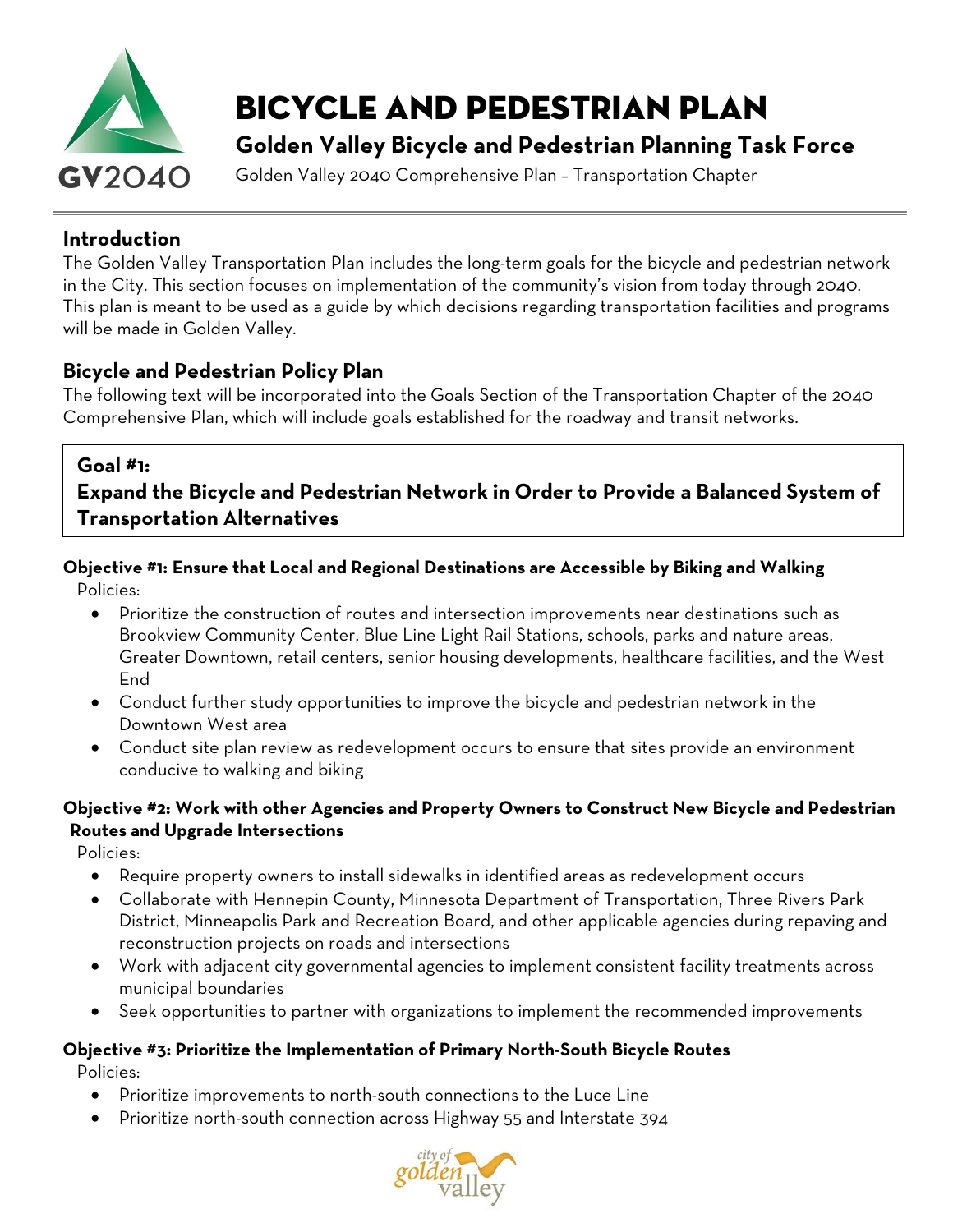

#### **Objective #4: Implement a Multi-Modal System that Balances Space and Financial Constraints**

Policies:

- Utilize existing road width when roads are scheduled for pavement replacement to implement bicycle facilities
- Reevaluate facility options when roads are scheduled for reconstruction and build multi-use trails or buffered/protected bikeways as well as sidewalks when feasible

## **Goal #2: Maximize Safety, Comfort, and Convenience for Pedestrians and Bicyclists of All Ages and Abilities**

#### **Objective #1: Identify and Remove Safety Challenges for Pedestrians and Bicyclists at Intersections, Particularly on Principle Arterial Roadways**

Policies:

- Continue to monitor accidents with bicyclists and pedestrians and prioritize the improvement of facilities that reduce potential for accidents
- Work with the Minnesota Department of Transportation to improve intersections on Highway 55 for bicyclists and pedestrians, with consideration for grade-separated crossings
- Continue enhancing existing pedestrian facilities to comply with standards established in the Americans with Disabilities Act
- Prioritize the construction of sidewalks and trails along roadways in locations that are identified as uncomfortable or unsafe for pedestrians

#### **Objective #2: Design Routes and Facilities that are Comfortable for All Users**

Policies:

- Build multi-use trails in identified locations to maximize comfort and safety
- Provide a clear separation between different modes of transportation

## **Objective #3: Ensure that Bicycle and Pedestrian Network is Convenient and Easily Understood System**

Policies:

- Fill gaps in the sidewalk and bikeway system to maximize convenience and connectivity
- Provide consistent wayfinding signage on bicycle and pedestrian routes that includes mileage to major destinations, including routes in adjacent cities
- Provide bicycle racks at destinations located along existing and planned bicycle routes
- Strive for a consistent design in bicycle and pedestrian facilities for the entire length of a route

#### **Objective #4: Provide Information that Educates and Builds Awareness on Safety Precautions**

Policies:

- Review City Sidewalk Policy for bicyclists, make adjustments to policy as bicycle and pedestrian network expands, and educate the public on this topic
- Develop an education campaign on bicycle and pedestrian safety
- Explore programming that encourages walking and biking in Golden Valley

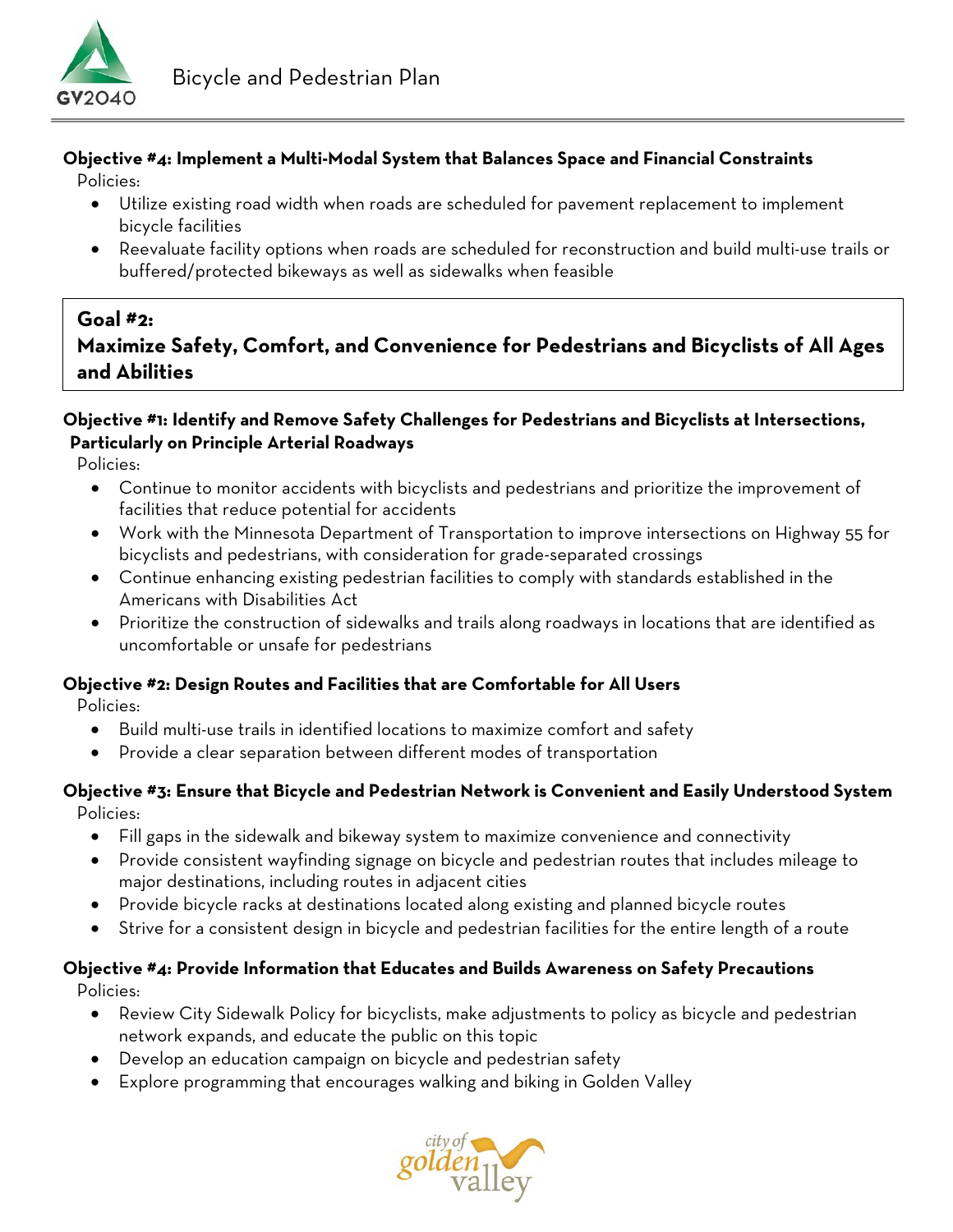

#### **Objective #5: Encourage Year-Round Walking and Biking by Ensuring that Winter Maintenance of Bicycle and Pedestrian Facilities is Adequately Addressed**

Policies:

- Continue providing winter maintenance on bicycle and pedestrian facilities in the City
- Evaluate the option of shifting winter maintenance responsibilities to property owners
- Consider enhancing volunteer opportunities to ensure timely winter maintenance

#### **Implementation Plan**

Implementation of this plan will occur as opportunities arise and financial resources become available. Exact timing of implementation will depend on funding, staff time, grant funding, and opportunities to partner with other organizations and property owners. It is important that City staff evaluate the assumptions that were made when this plan was created and update the plan as assumptions change. These assumptions include cost estimates, financial resources, future population and employment growth projections, the City's Land Use plan, community and City Council input on goals and priorities, existing roadway classifications, rate of accidents involving bicyclists or pedestrians, destinations within the community, and other factors that affect implementation.

#### **Bicycle Route Improvements**

Since most of the roadways in Golden Valley have been reconstructed in the last 25 years, reconstruction is not expected again on most roadways until the 2040s. During reconstruction, the City has the opportunity to build sidewalks, multi-use trails, or protected bike lanes at a fraction of the cost. It is more cost-effective to complete many of these improvements at that time. In the meantime, City staff will implement improvements that balance the space and cost constraints on current roadways. Projects will be implemented as financial resources become available or redevelopment opportunities arise.

Signed bicycle routes with wayfinding signage as well as on-street bicycle lanes can be constructed with mill and overlay projects, which occur in a shorter time frame than road reconstruction. Signs can be erected on these routes as a routine maintenance activity. The Public Works Division divides maintenance responsibilities into five geographic zones. Each year, staff will implement the projects identified within that zone.

#### **Pedestrian Route Improvements**

The City of Golden Valley has focused on implementing pedestrian routes for several decades. Nearly all major roadways in Golden Valley have a sidewalk or trail located on at least one side of the roadway. The 2040 Comprehensive Plan focuses on the following improvements for the pedestrian network:

- Fill important gaps in the existing sidewalk network
- Prioritize the enhancement of crossings and intersections for pedestrian safety and comfort
- Continue bringing existing facilities into compliance with the standards established by the Americans with Disabilities Act
- Continue to conduct regularly scheduled maintenance on existing pedestrian facilities
- Explore options for improving winter maintenance (snow removal) of existing and future facilities

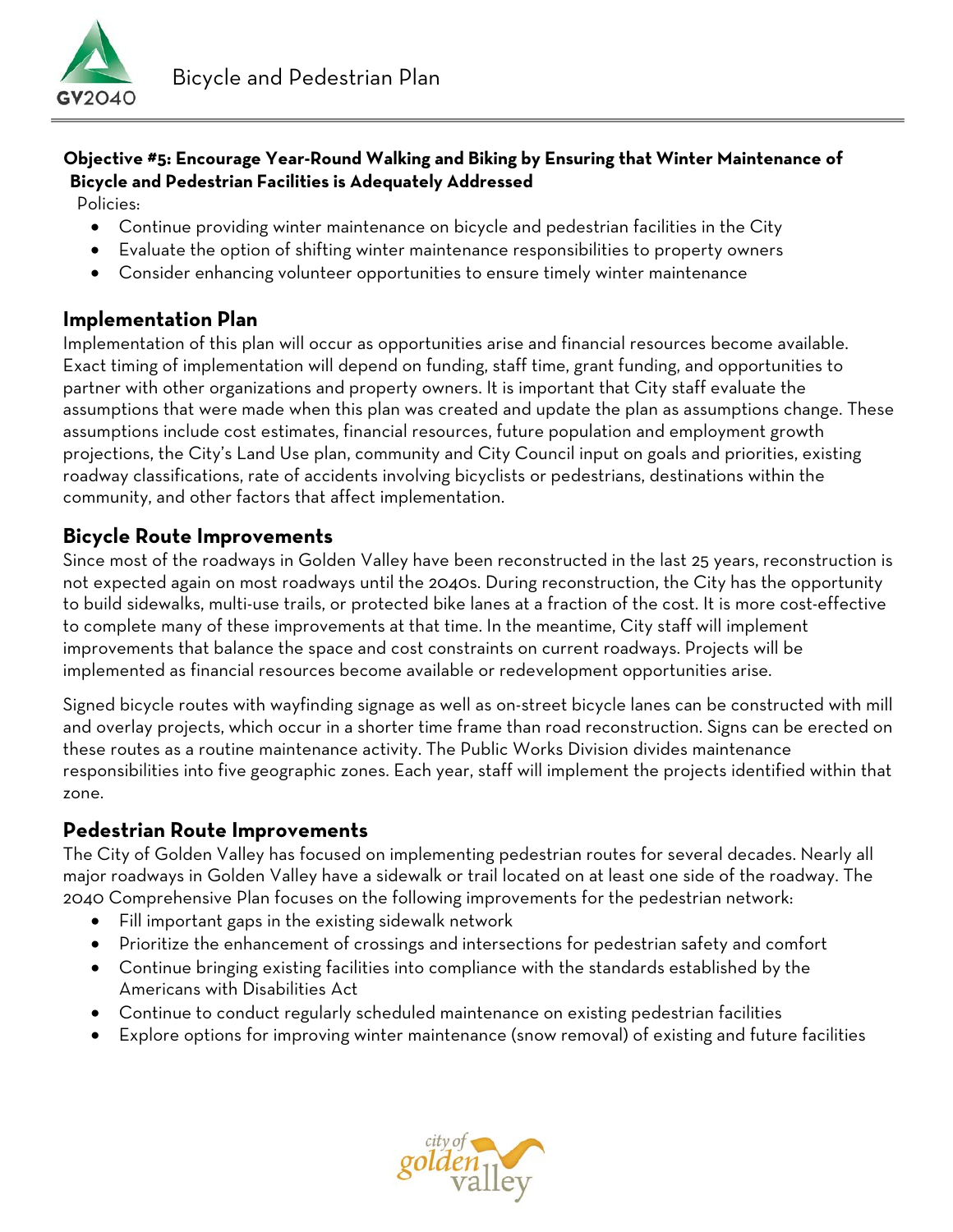

## **List of Recommended Improvements**

| Map | Location                                                                                                                                                       | <b>Treatment</b>     | Cost | <b>Partnerships &amp; Funding</b>            |
|-----|----------------------------------------------------------------------------------------------------------------------------------------------------------------|----------------------|------|----------------------------------------------|
|     | 26 <sup>th</sup> Avenue<br>Kewanee Way/City of Robbinsdale<br>boundary to Xerxes Avenue/City of<br>Minneapolis Boundary                                        | Signed Bicycle Route | \$\$ | Hennepin County, City of<br>Robbinsdale, CIP |
|     | <b>Boone Avenue and Mandan</b><br>Avenue<br>General Mills Research Nature<br>Area to Plymouth Avenue                                                           | Signed Bicycle Route | \$   | <b>CIP</b>                                   |
|     | <b>Brookview Parkway</b><br>Western Avenue to Wayzata<br>Boulevard (I-394 North Frontage<br>Road)                                                              | Signed Bicycle Route | \$   | <b>CIP</b>                                   |
|     | <b>Courtlawn Circle West</b><br>Western Avenue to Courtlawn<br>Circle South                                                                                    | Signed Bicycle Route | \$   | <b>CIP</b>                                   |
|     | <b>Culver Road, Regent Avenue,</b><br><b>Dawnview Terrace, and June</b><br><b>Avenue</b><br>Briarwood Nature Area to Sochacki<br>Park                          | Signed Bicycle Route | \$   | CIP, Hennepin County                         |
|     | <b>Duluth Street</b><br><b>General Mills Research Nature</b><br>Area to Pennsylvania Avenue                                                                    | Signed Bicycle Route | \$   | <b>CIP</b>                                   |
|     | <b>Ensign Avenue</b><br>Medicine Lake Road to General<br>Mills Research Nature Area                                                                            | Signed Bicycle Route | \$   | <b>CIP</b>                                   |
|     | <b>Flag Avenue</b><br>Duluth Street to Earl Street                                                                                                             | Signed Bicycle Route | \$   | <b>CIP</b>                                   |
|     | <b>Gettysburg Avenue</b><br>Naper Street to Plymouth Avenue<br>with connection to General Mills<br>Research Nature Area via Naper<br>Street and Olympia Street | Signed Bicycle Route | \$   | <b>CIP</b>                                   |
|     | <b>Glenwood Avenue</b><br>Country Club Drive to Highway 55                                                                                                     | Signed Bicycle Route | \$   | <b>CIP</b>                                   |
|     | <b>Harold Avenue</b><br>Winnetka Avenue to Glenwood<br>Avenue                                                                                                  | Signed Bicycle Route | \$   | <b>CIP</b>                                   |

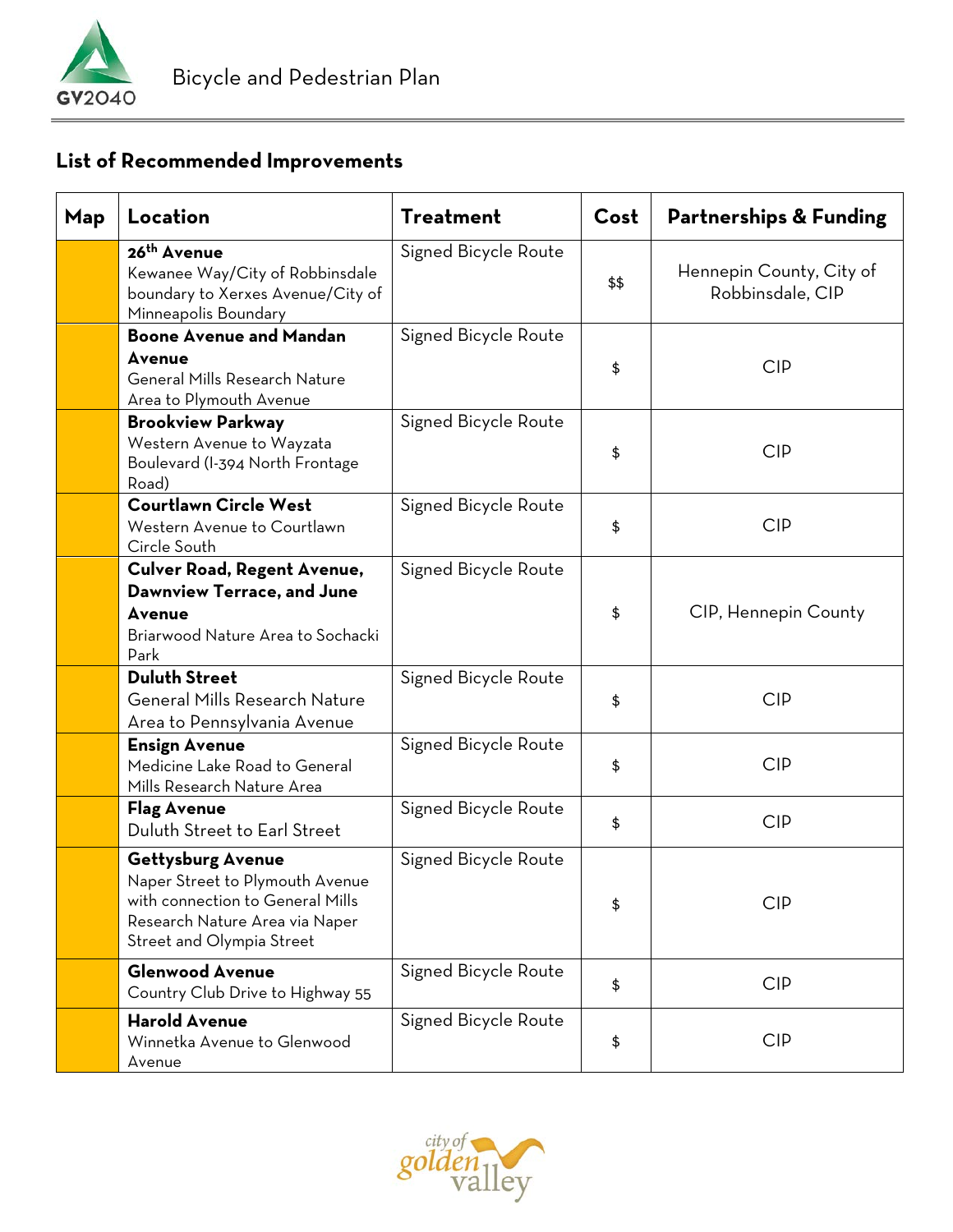

| Map | Location                                                                                                                                                          | Treatment                                                                            | Cost | <b>Partnerships &amp; Funding</b> |
|-----|-------------------------------------------------------------------------------------------------------------------------------------------------------------------|--------------------------------------------------------------------------------------|------|-----------------------------------|
|     | <b>Highway 55 South Frontage</b><br>Road<br>General Mills Nature Preserve to<br><b>General Mills Boulevard</b>                                                    | Signed Bicycle Route                                                                 | \$   | <b>CIP</b>                        |
|     | Highway 55 South Frontage<br><b>Road and Turners Crossroad</b><br>Glenwood Avenue to Schaper Road                                                                 | Signed Bicycle Route                                                                 | \$   | CIP, Municipal State Aid          |
|     | Lilac Drive (west of Highway<br>100), Westbrook Drive, and<br><b>Brookridge Avenue</b><br>City of Crystal Bassett Creek Park<br>to Luce Line Regional Trail       | Signed Bicycle Route                                                                 | \$   | <b>CIP</b>                        |
|     | Louisiana Avenue<br>Harold Avenue to Laurel Avenue                                                                                                                | Signed Bicycle Route                                                                 | \$   | <b>CIP</b>                        |
|     | <b>Meadow Lane</b><br>Highway 55 to Wayzata Boulevard<br>(I-394 North Frontage Road)                                                                              | Signed Bicycle Route                                                                 | \$   | CIP, Municipal State Aid          |
|     | <b>Medicine Lake Road</b><br>Douglas Drive to Brunswick<br>Avenue/City of Crystal Boundary                                                                        | Signed Bicycle Route                                                                 | \$   | CIP, City of Crystal              |
|     | <b>Natchez Avenue</b><br>Highway 55 to pedestrian bridge<br>over I-394 on Sunset Ridge (route<br>includes Chatelain Terrace.<br>Westwood Drive, and Sunset Ridge) | Signed Bicycle Route                                                                 | \$   | <b>CIP</b>                        |
|     | Pennsylvania Avenue<br>Pennsylvania Woods to Luce Line<br>Regional Trail                                                                                          | Signed Bicycle Route                                                                 | \$   | <b>CIP</b>                        |
|     | <b>Rhode Island Avenue</b><br>Highway 55 to Harold Avenue                                                                                                         | Signed Bicycle Route                                                                 | \$   | <b>CIP</b>                        |
|     | Wayzata Boulevard (I-394<br><b>North Frontage Road)</b><br>Brookview Parkway to Pennsylvania<br>Avenue                                                            | Signed Bicycle Route                                                                 | \$   | <b>CIP</b>                        |
|     | <b>Western Avenue and</b><br><b>Hampshire Avenue</b><br>Louisiana Avenue to Glenwood<br>Avenue                                                                    | Signed Bicycle Route                                                                 | \$   | <b>CIP</b>                        |
|     | <b>Golden Valley Road</b><br>Rhode Island Avenue to Lilac Drive                                                                                                   | On-Street Bicycle<br>Lanes and Signed<br><b>Bicycle Route (varies</b><br>by segment) | \$\$ | CIP, Municipal State Aid          |

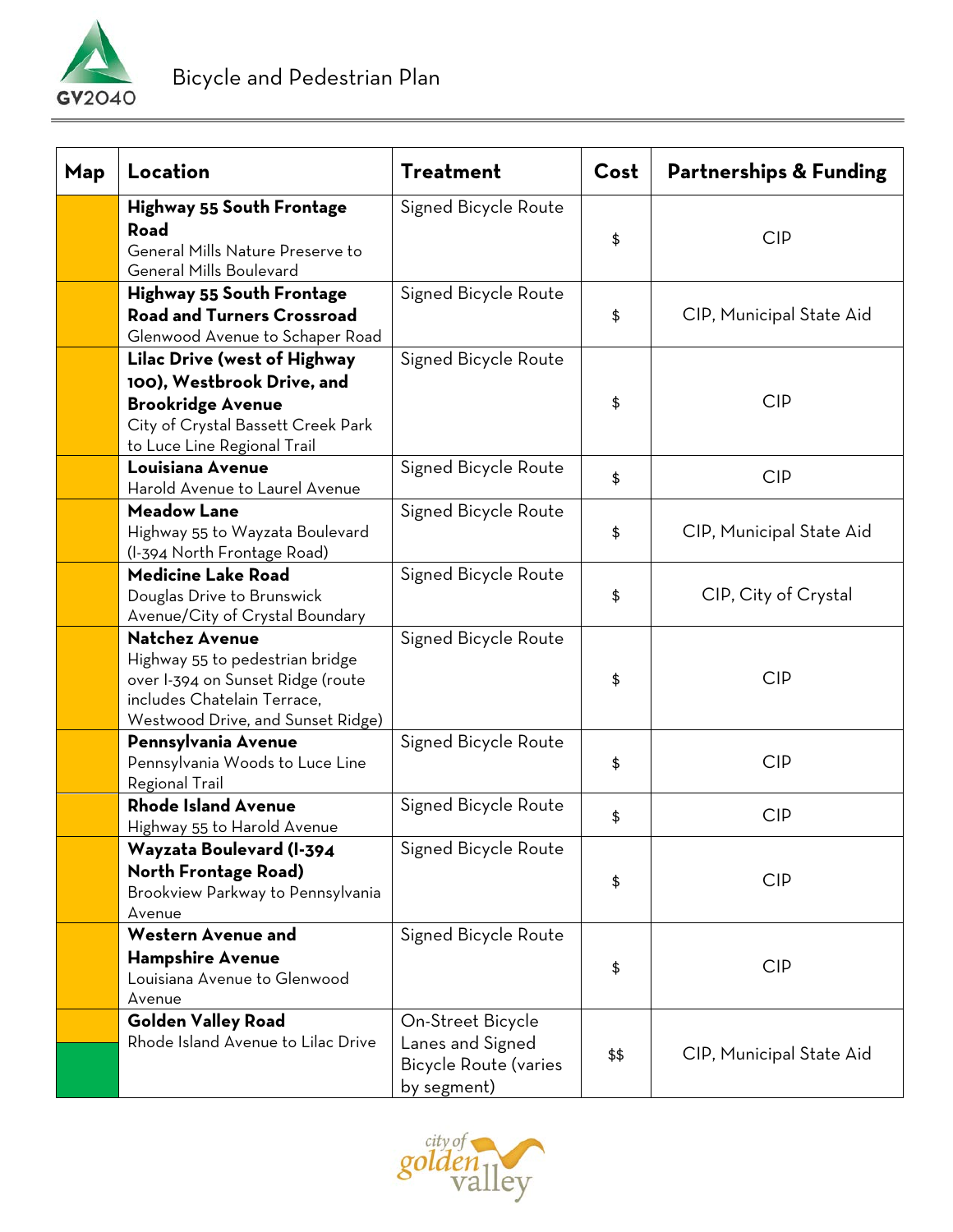

| <b>Map</b> | Location                                                                                                                              | <b>Treatment</b>                                                                     | Cost | <b>Partnerships &amp; Funding</b>                                               |
|------------|---------------------------------------------------------------------------------------------------------------------------------------|--------------------------------------------------------------------------------------|------|---------------------------------------------------------------------------------|
|            | 10 <sup>th</sup> Avenue and Rhode Island<br>Avenue<br>Mendelssohn Avenue to Highway<br>55                                             | On-Street Bicycle<br>Lanes                                                           | \$\$ | CIP, Municipal State Aid                                                        |
|            | <b>Boone Avenue</b><br>Plymouth Avenue to 7 <sup>th</sup><br>Avenue/Golden Valley Road                                                | On-Street Bicycle<br>Lanes                                                           | \$\$ | CIP, Municipal State Aid                                                        |
|            | <b>Decatur Avenue</b><br>10 <sup>th</sup> Avenue to Golden Valley Road                                                                | On-Street Bicycle<br>Lanes                                                           | \$\$ | CIP, Municipal State Aid                                                        |
|            | <b>Glenwood Avenue</b><br>Highway 55 to Xerxes Avenue/City<br>of Minneapolis boundary                                                 | On-Street Bicycle<br>Lanes                                                           | \$\$ | Hennepin County                                                                 |
|            | <b>Golden Valley Road</b><br>Decatur Avenue to Wisconsin<br>Avenue                                                                    | On-Street Bicycle<br>Lanes                                                           | \$\$ | CIP, Municipal State Aid                                                        |
|            | <b>Laurel Avenue</b><br>Pennsylvania Avenue to Turners<br>Crossroad                                                                   | On-Street Bicycle<br>Lanes                                                           | \$\$ | CIP, Municipal State Aid                                                        |
|            | <b>Medicine Lake Road</b><br>Highway 169 to Douglas Drive                                                                             | On-Street Bicycle<br>Lanes                                                           | \$\$ | Hennepin County, CIP, City<br>of Plymouth, City of New<br>Hope, City of Crystal |
|            | <b>Plymouth Avenue</b><br>Boone Avenue to Winnetka Avenue                                                                             | On-Street Bicycle<br>Lanes                                                           | \$\$ | CIP, Municipal State Aid                                                        |
|            | <b>Sandburg Road</b><br>Medicine Lake Road to Douglas<br>Drive                                                                        | On-Street Bicycle<br>Lanes                                                           | \$\$ | CIP, Municipal State Aid                                                        |
|            | Wayzata Boulevard (I-394<br><b>South Frontage Road)</b><br>General Mills Boulevard to Texas<br>Avenue/St. Louis Park City<br>boundary | On-Street Bicycle<br>Lanes and Signed<br><b>Bicycle Route (varies</b><br>by segment) | \$\$ | CIP, Municipal State Aid, City<br>of St. Louis Park                             |
|            | Winnetka Avenue<br>I-394 North Frontage Road to I-394<br>South Frontage Road                                                          | On-Street Bicycle<br>Lanes                                                           | \$\$ | CIP, Municipal State Aid,<br>MnDOT                                              |
|            | <b>Zane Avenue</b><br>Golden Valley Road to Highway 55<br>North Frontage Road                                                         | On-Street Bicycle<br>Lanes                                                           | \$\$ | CIP, Municipal State Aid,<br><b>Property Owners</b>                             |
|            | <b>Lindsey Street</b><br>Zane Avenue to Lilac Drive                                                                                   | Enhanced Sharrow                                                                     | \$\$ | <b>CIP</b>                                                                      |

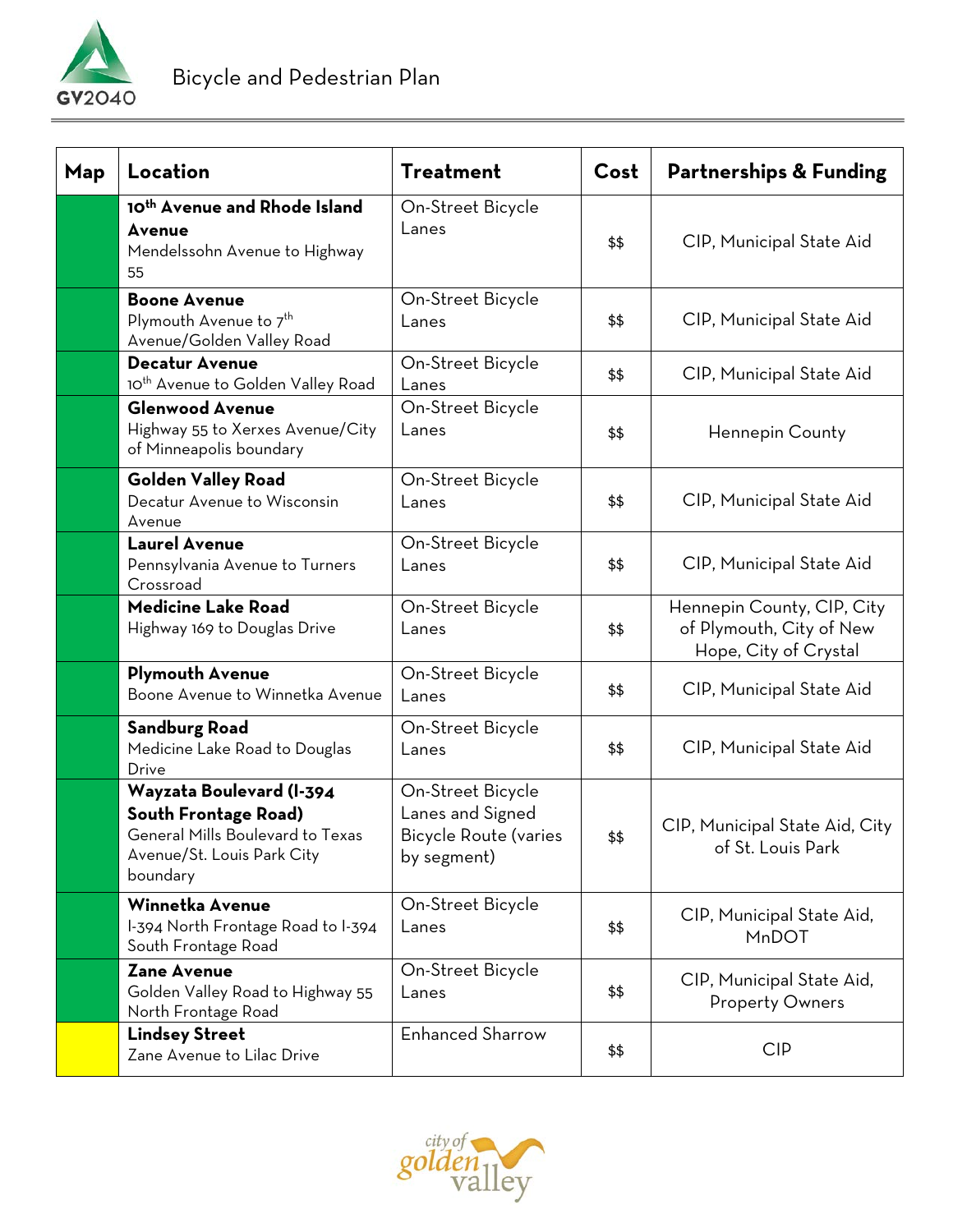

| Map | Location                                                                                                                           | <b>Treatment</b>                                                           | Cost   | <b>Partnerships &amp; Funding</b>                                       |
|-----|------------------------------------------------------------------------------------------------------------------------------------|----------------------------------------------------------------------------|--------|-------------------------------------------------------------------------|
|     | Olympia Street<br>Winnetka Avenue to Douglas Drive                                                                                 | On-Street Bicycle<br>Lanes and Enhanced<br>Sharrows (varies by<br>segment) | \$\$   | CIP, Municipal State Aid                                                |
|     | Pennsylvania Avenue<br>Laurel Avenue to Wayzata<br>Boulevard (I-394 North Frontage<br>Road)                                        | <b>Enhanced Sharrow</b>                                                    | \$\$   | CIP, Municipal State Aid                                                |
|     | Louisiana Avenue<br>Laurel Avenue to Wayzata<br>Boulevard (I-394 South Frontage<br>Road)/St. Louis Park City Boundary              | Protected Bikeway                                                          | \$\$\$ | CIP, Municipal State Aid                                                |
|     | Xenia Avenue<br>Laurel Avenue to Wayzata<br>Boulevard (I-394 South Frontage<br>Road)/City of St. Louis Park<br>Boundary            | Multi-Use Trail and<br>Protected Bikeway<br>(varies by segment)            | \$\$\$ | CIP, Municipal State Aid                                                |
|     | <b>Golden Valley Road</b><br>Plymouth Avenue to Decatur<br>Avenue                                                                  | Multi-Use Trail and<br>Signed Bicycle Route<br>(varies by segment)         | \$\$\$ | CIP, Municipal State Aid                                                |
|     | Highway 55 North Frontage<br>Road<br>Schaper Road to Theodore Wirth<br>Parkway                                                     | Multi-Use Trail and<br>Signed Bicycle Route<br>(varies by segment)         | \$\$\$ | <b>CIP, Property Owners</b>                                             |
|     | Highway 55 South Frontage<br>Road<br>Schaper Road to Theodore Wirth<br>Parkway                                                     | Multi-Use Trail and<br>Signed Bicycle Route<br>(varies by segment)         | \$\$\$ | <b>CIP, Property Owners</b>                                             |
|     | Wayzata Boulevard (South<br>Frontage Road of I-394)<br>Xenia Avenue/Park Place to France<br>Avenue/St. Louis Park City<br>boundary | Multi-Use Trail and<br>Signed Bicycle Route<br>(varies by segment)         | \$\$\$ | CIP, Hennepin County, City<br>of St. Louis Park, City of<br>Minneapolis |
|     | <b>Betty Crocker Drive</b><br>Existing multi-use trail to City of<br>Plymouth boundary                                             | Multi-Use Trail                                                            | \$\$\$ | CIP, Municipal State Aid,<br>MnDOT, City of Plymouth                    |
|     | <b>Boone Avenue</b><br>Golden Valley Road/7 <sup>th</sup> Avenue to<br>Highway 55                                                  | Multi-Use Trail                                                            | \$\$\$ | CIP, Municipal State Aid                                                |
|     | <b>Duluth Street</b><br>from Brunswick Avenue to Lilac<br>Drive                                                                    | Multi-Use Trail                                                            | \$\$\$ | Hennepin County, CIP                                                    |

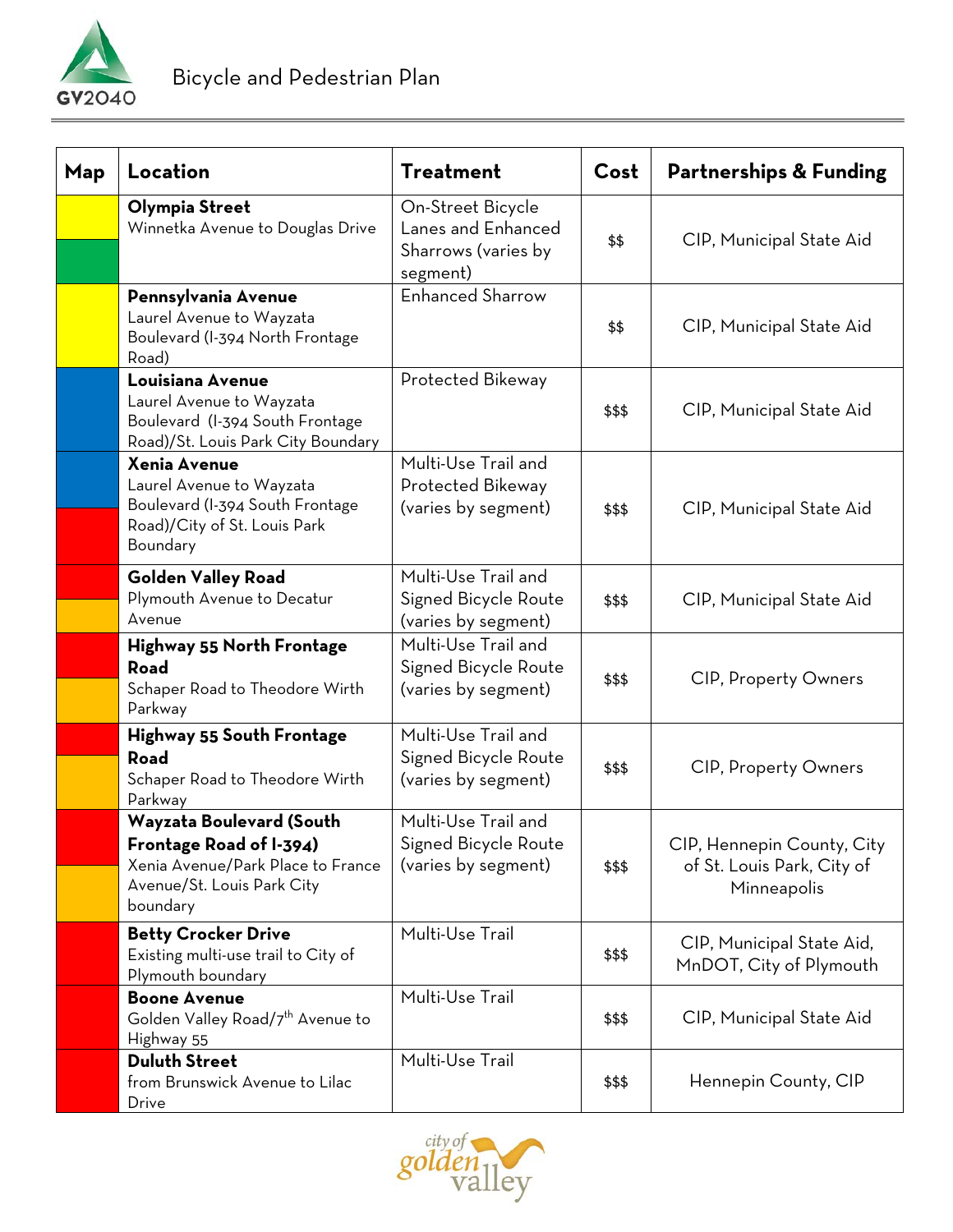

| <b>Map</b> | Location                                                                                                                                                               | <b>Treatment</b>                                                   | Cost   | <b>Partnerships &amp; Funding</b>                                             |
|------------|------------------------------------------------------------------------------------------------------------------------------------------------------------------------|--------------------------------------------------------------------|--------|-------------------------------------------------------------------------------|
|            | <b>Glenview Terrace Park and</b><br><b>Church of St. Margaret Mary</b><br>Manor Drive to Golden Valley Road                                                            | Multi-Use Trail                                                    | \$\$\$ | Hennepin County,<br>Minneapolis Park and Rec<br><b>Board, Property Owners</b> |
|            | <b>Golden Valley Road</b><br>Toledo Avenue to Theodore Wirth<br>Parkway                                                                                                | Multi-Use Trail                                                    | \$\$\$ | Three Rivers Park District,<br>Hennepin County,<br>Metropolitan Council, CIP  |
|            | Hidden Lake Parkway<br>Golden Valley Road to Luce Line<br><b>Trail Regional Trail</b>                                                                                  | Multi-Use Trail                                                    | \$\$\$ | <b>CIP</b>                                                                    |
|            | Highway 55<br>(south side of road)<br>General Mills Boulevard to<br>Winnetka Avenue                                                                                    | Multi-Use Trail                                                    | \$\$\$ | MnDOT, CIP                                                                    |
|            | Highway 55<br>(south side of road)<br>Winnetka Avenue to Glenwood<br>Avenue                                                                                            | Multi-Use Trail                                                    | \$\$\$ | MnDOT, CIP, Property<br>Owners                                                |
|            | Lilac Drive (east side of<br>Highway 100) and Golden<br><b>Valley Road</b><br>Duluth Street to Luce Line Regional<br>Trail                                             | Multi-Use Trail                                                    | \$\$\$ | <b>CIP</b>                                                                    |
|            | <b>Noble Avenue</b><br>34 <sup>th</sup> Avenue/City of Crystal<br>Boundary to Golden Valley Road                                                                       | Multi-Use Trail and<br>Signed Bicycle Route<br>(varies by segment) | \$\$\$ | CIP, Municipal State Aid,<br>Hennepin County                                  |
|            | Wayzata Boulevard (I-394<br><b>North Frontage Road)</b><br>General Mills Boulevard to<br><b>Brookview Parkway</b>                                                      | Multi-Use Trail                                                    | \$\$\$ | <b>CIP</b>                                                                    |
|            | Wayzata Boulevard (I-394<br>North Frontage Road) and<br><b>Sunset Ridge</b><br>Pedestrian bridge over I-394 on<br>Sunset Ridge to entrance into<br>Theodore Wirth Park | Multi-Use Trail                                                    | \$\$\$ | <b>CIP</b>                                                                    |
|            | Wayzata Boulevard (I-394<br><b>North Frontage Road)</b><br>Xenia Avenue to Circle Down                                                                                 | Multi-Use Trail                                                    | \$\$\$ | <b>CIP, Property Owners</b>                                                   |
|            | Winnetka Avenue<br>(east side of road)<br>Highway 55 to Harold Avenue                                                                                                  | Multi-Use Trail                                                    | \$\$\$ | CIP, Municipal State Aid,<br><b>Property Owners</b>                           |

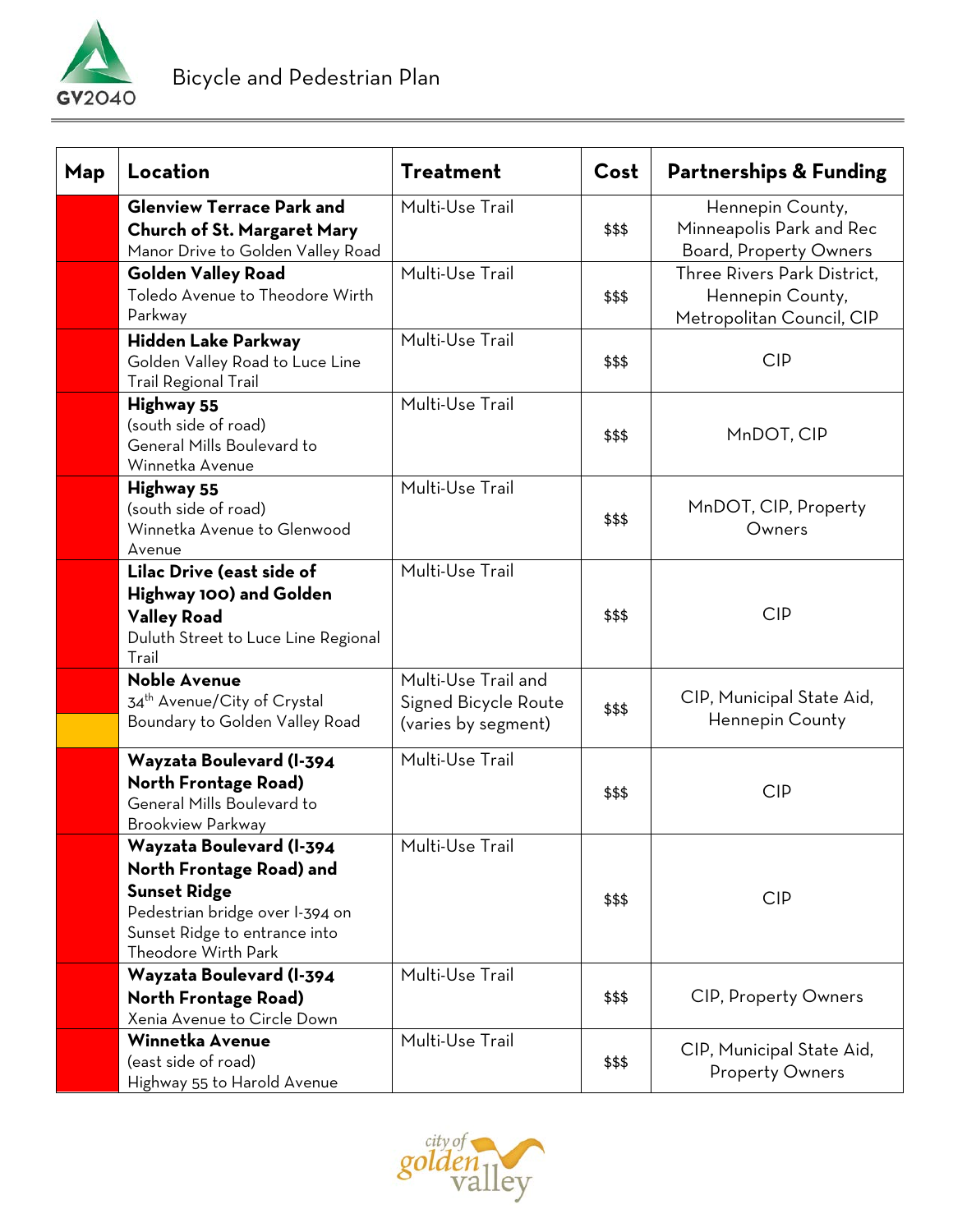

| Map | Location                                                                                                                     | <b>Treatment</b>              | Cost     | <b>Partnerships &amp; Funding</b>                                                                        |
|-----|------------------------------------------------------------------------------------------------------------------------------|-------------------------------|----------|----------------------------------------------------------------------------------------------------------|
|     | 26 <sup>th</sup> Avenue<br>to Sochacki Park at BNSF Railroad<br>and Blue Line Light Rail                                     | Multi-Use Trail<br>Connection | \$\$\$\$ | No funding sources or<br>partnerships identified                                                         |
|     | <b>Douglas Drive</b><br>Underpass at Highway 55                                                                              | Multi-Use Trail<br>Connection | \$\$\$   | MnDOT, CIP                                                                                               |
|     | <b>Laurel Avenue</b><br>to Dakota Avenue/ Brunswick<br>Avenue                                                                | Multi-Use Trail<br>Connection | \$\$     | CIP, Municipal State Aid                                                                                 |
|     | <b>Theodore Wirth Parkway</b><br>to Woodstock Avenue                                                                         | Multi-Use Trail<br>Connection | \$\$     | CIP, Minneapolis Park and<br><b>Recreation Board</b>                                                     |
|     | <b>Theodore Wirth Parkway</b><br>to Poplar Drive                                                                             | Multi-Use Trail<br>Connection | \$\$     | CIP, Minneapolis Park and<br><b>Recreation Board</b>                                                     |
|     | <b>Canadian Pacific Railroad</b><br>City of New Hope Boundary to City<br>of St. Louis Park Boundary                          | Regional Multi-Use<br>Trail   | \$\$\$\$ | Three Rivers Park District.<br>Rails to Trails Program,<br>Metropolitan Council,<br>Hennepin County, CIP |
|     | Winnetka Avenue<br>(east side of road)<br>Western Avenue to Wayzata<br>Boulevard (I-394 North Frontage<br>Road)              | <b>Bicycle Facility TBD</b>   | \$\$\$\$ | CIP, Municipal State Aid                                                                                 |
|     | 7 <sup>th</sup> Avenue<br>(both sides of road)<br>Decatur Avenue to Boone Avenue                                             | Sidewalk                      | \$\$\$   | CIP, Property Owners,<br>Municipal State Aid, TIF                                                        |
|     | <b>Decatur Avenue</b><br>(one or both sides of road - varies<br>by segment)<br>10 <sup>th</sup> Avenue to Golden Valley Road | Sidewalk                      | \$\$\$   | CIP, Property Owners,<br>Municipal State Aid, TIF                                                        |
|     | <b>Duluth Street</b><br>(north side of road)<br>from General Mills Research<br>Nature Area to Winnetka<br>Avenue             | Sidewalk                      | \$\$\$   | <b>CIP, Property Owners</b>                                                                              |
|     | <b>Ensign Avenue</b><br>(west side of road)<br>Medicine Lake Road to Medley<br>Lane/Medley Park                              | Sidewalk                      | \$\$\$   | <b>CIP, Property Owners</b>                                                                              |
|     | <b>Glenwood Avenue</b><br>(north side of road)<br>Highway 55 to Meander Road                                                 | Sidewalk                      | \$\$\$   | Hennepin County, Property<br>Owners                                                                      |
|     | <b>Glenwood Avenue</b><br>(south side of road)                                                                               | Sidewalk                      | \$\$\$   | Hennepin County, Property<br>Owners                                                                      |

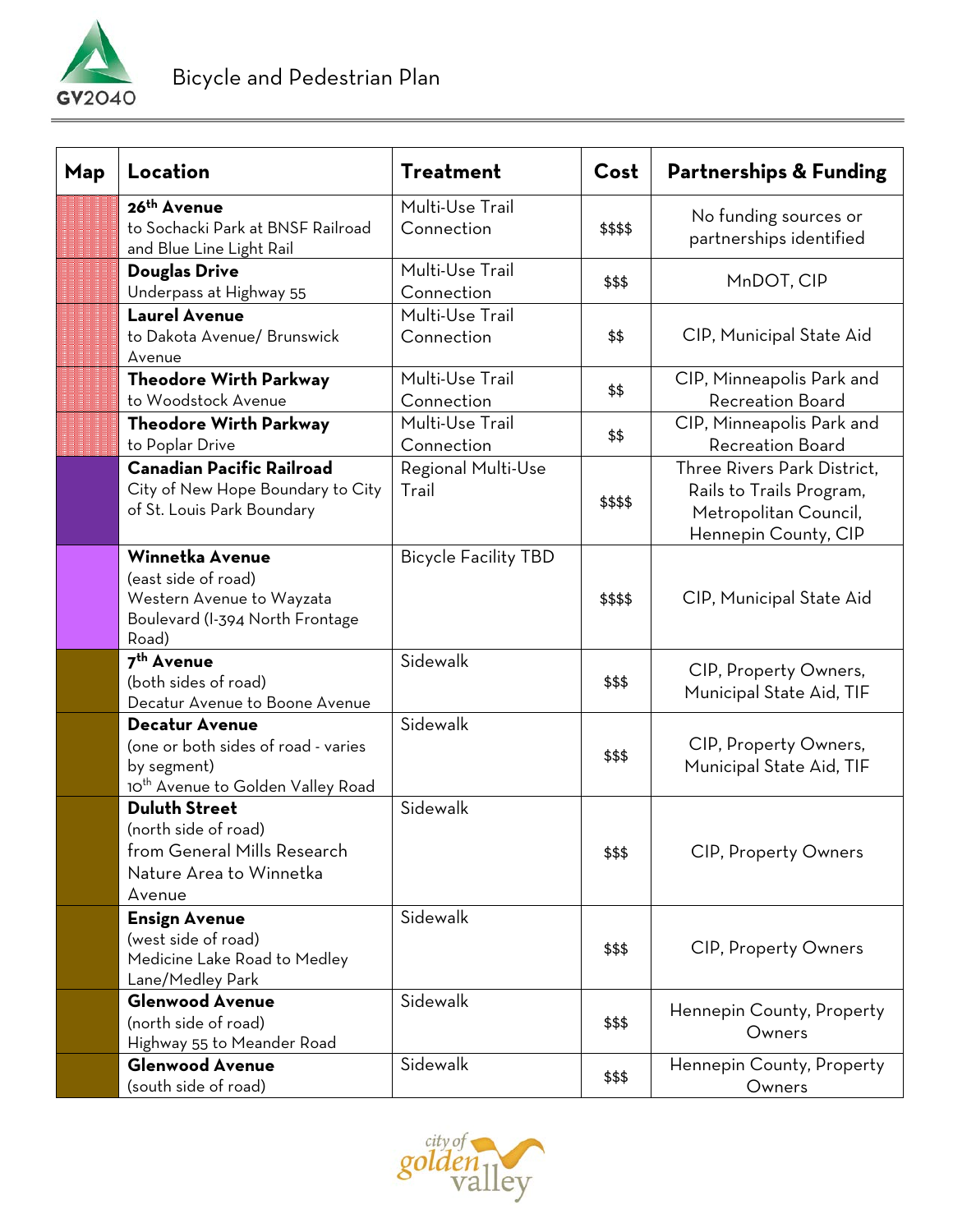

| Map | Location                                                                                                                        | <b>Treatment</b> | Cost   | <b>Partnerships &amp; Funding</b>                   |
|-----|---------------------------------------------------------------------------------------------------------------------------------|------------------|--------|-----------------------------------------------------|
|     | Highway 100 bridge to Xerxes<br>Avenue/City of Minneapolis<br>Boundary                                                          |                  |        |                                                     |
|     | <b>Golden Hills Drive</b><br>(north side of road)<br>Colorado Avenue to Xenia Avenue                                            | Sidewalk         | \$\$\$ | CIP, Municipal State Aid,<br><b>Property Owners</b> |
|     | <b>Golden Valley Road</b><br>(one or both sides of road - varies<br>by segment)<br>Railroad Spur to Decatur Avenue              | Sidewalk         | \$\$\$ | CIP, Property Owners, TIF                           |
|     | <b>Golden Valley Road</b><br>(north side of road)<br>Regent Avenue to Noble Avenue                                              | Sidewalk         | \$\$\$ | Hennepin County, CIP,<br><b>Property Owners</b>     |
|     | <b>Golden Valley Road</b><br>(north side of road)<br>Theodore Wirth Parkway to Xerxes<br>Avenue/City of Minneapolis<br>Boundary | Sidewalk         | \$\$\$ | Hennepin County, Property<br>Owners                 |
|     | Highway 55 North Frontage<br>Road<br>Douglas Drive to Zane Avenue                                                               | Sidewalk         | \$\$\$ | CIP, Municipal State Aid,<br><b>Property Owners</b> |
|     | <b>Laurel Avenue</b><br>(south side of road)<br>Pennsylvania Avenue to Xenia<br>Avenue                                          | Sidewalk         | \$\$\$ | CIP, Municipal State Aid,<br><b>Property Owners</b> |
|     | <b>Lilac Drive and Highway 55</b><br><b>South Frontage Road</b><br>Woodstock Avenue to Schaper<br>Road                          | Sidewalk         | \$\$\$ | <b>CIP, Property Owners</b>                         |
|     | <b>Nevada Avenue and Sandburg</b><br>Road<br>(east and north sides of roads)<br>Medicine Lake Road to Louisiana<br>Avenue       | Sidewalk         | \$\$\$ | CIP, Municipal State Aid,<br><b>Property Owners</b> |
|     | Pennsylvania Avenue and<br><b>Ridgeway Road</b><br>Western Avenue and Wayzata<br>Boulevard (I-394 South Frontage<br>Road)       | Sidewalk         | \$\$\$ | CIP, Municipal State Aid,<br><b>Property Owners</b> |
|     | Wayzata Boulevard (I-394<br><b>South Frontage Road)</b><br>General Mills Boulevard to<br>Wisconsin Avenue                       | Sidewalk         | \$\$\$ | MnDOT, CIP, Property<br>Owners                      |

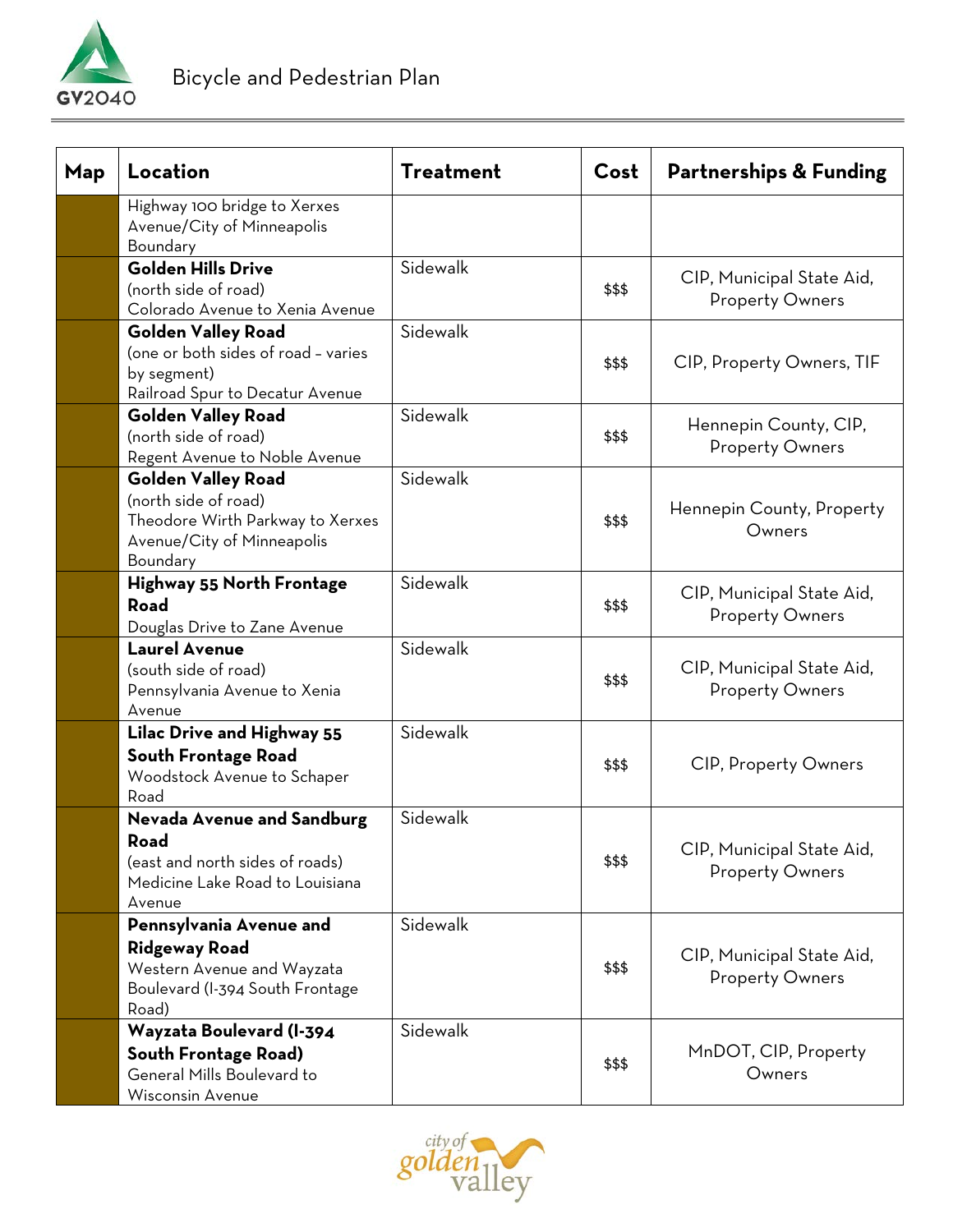

| Map | Location                                                                  | <b>Treatment</b>                                                           | Cost | <b>Partnerships &amp; Funding</b>     |
|-----|---------------------------------------------------------------------------|----------------------------------------------------------------------------|------|---------------------------------------|
|     | Highway 55 & Boone Avenue                                                 | <b>Potential Intersection</b>                                              |      | MnDOT, CIP                            |
|     | Highway 55 & Winnetka Avenue                                              | Treatments:<br>• Modified Design of                                        |      | MnDOT, Hennepin County,<br><b>CIP</b> |
|     | Highway 55 & Rhode Island<br>Avenue                                       | Channelized Slip Lanes<br><b>Curb Extensions</b><br>$\bullet$              |      | MnDOT, CIP                            |
|     | Highway 55 & Glenwood Avenue                                              | • Median Refuges<br>Reduced Turning Radii<br>٠                             |      | MnDOT, Hennepin County,<br><b>CIP</b> |
|     | Highway 55 & Douglas Drive                                                | High-Visibility Pavement<br>$\bullet$<br>Markings (Advance Stop            |      | MnDOT, Hennepin County,<br><b>CIP</b> |
|     | Highway 55 & Schaper Road                                                 | Bars, Crosswalks, Elephant                                                 |      | MnDOT, CIP                            |
|     | Highway 55 & Meadow Lane                                                  | Tracks, Bicycle Boxes)                                                     |      | MnDOT, CIP                            |
|     | Highway 55 & Theodore Wirth                                               | <b>Enhanced Traffic Signal</b><br>$\bullet$                                |      | MnDOT, Minneapolis Park               |
|     | Parkway                                                                   | Devices (Countdown                                                         |      | and Recreation Board, CIP             |
|     | Highway 100 & Duluth Street                                               | Timers, Leading Interval)                                                  |      | MnDOT, Hennepin County                |
|     | Highway 100 & Glenwood                                                    | Rectangular Rapid Flashing<br>$\bullet$                                    |      | MnDOT, Hennepin County                |
|     | Highway 169 & Luce                                                        | Beacon                                                                     |      | Three Rivers Park District.           |
|     | Line/Plymouth Avenue                                                      | Overhead Pedestrian<br>Warning System                                      |      | MnDOT, Hennepin County,<br><b>CIP</b> |
|     | Highway 169 & Medicine Lake<br>Road                                       | High Intensity Pedestrian<br>$\bullet$<br><b>Actuated Crosswalk System</b> |      | MnDOT, Hennepin County                |
|     | Winnetka & Medicine Lake Road                                             | Pedestrian Crossing<br>$\bullet$                                           |      | Hennepin County                       |
|     | Winnetka & 23 <sup>rd</sup> Avenue                                        | Signage, Channelized Right                                                 |      | Hennepin County, CIP                  |
|     | Winnetka & Duluth Street                                                  | <b>Island Signage</b>                                                      |      | Hennepin County, CIP                  |
|     | Winnetka & Plymouth Avenue                                                |                                                                            |      | Hennepin County, CIP                  |
|     | Winnetka & Luce Line/10 <sup>th</sup>                                     |                                                                            |      | Three Rivers Park District,           |
|     | Avenue                                                                    |                                                                            |      | Hennepin County, CIP                  |
|     | Winnetka & Western Avenue                                                 |                                                                            |      | <b>CIP</b>                            |
|     | Winnetka & Wayzata Boulevard<br>(I-394 North Frontage Road)               |                                                                            |      | MnDOT, CIP                            |
|     | Winnetka & Wayzata Boulevard                                              |                                                                            |      | MnDOT, CIP, City of St. Louis         |
|     | (I-394 South Frontage Road)                                               |                                                                            |      | Park                                  |
|     | Pennsylvania Avenue & Golden<br>Valley Road                               |                                                                            |      | <b>CIP</b>                            |
|     | Pennsylvania Avenue & Wayzata<br>Boulevard (I-394 North Frontage<br>Road) |                                                                            |      | MnDOT, CIP                            |
|     | Gettysburg Avenue & Plymouth<br>Avenue                                    |                                                                            |      | <b>CIP</b>                            |
|     | Golden Valley Road & Duluth<br>Street & Regent Avenue                     |                                                                            |      | Hennepin County, CIP                  |

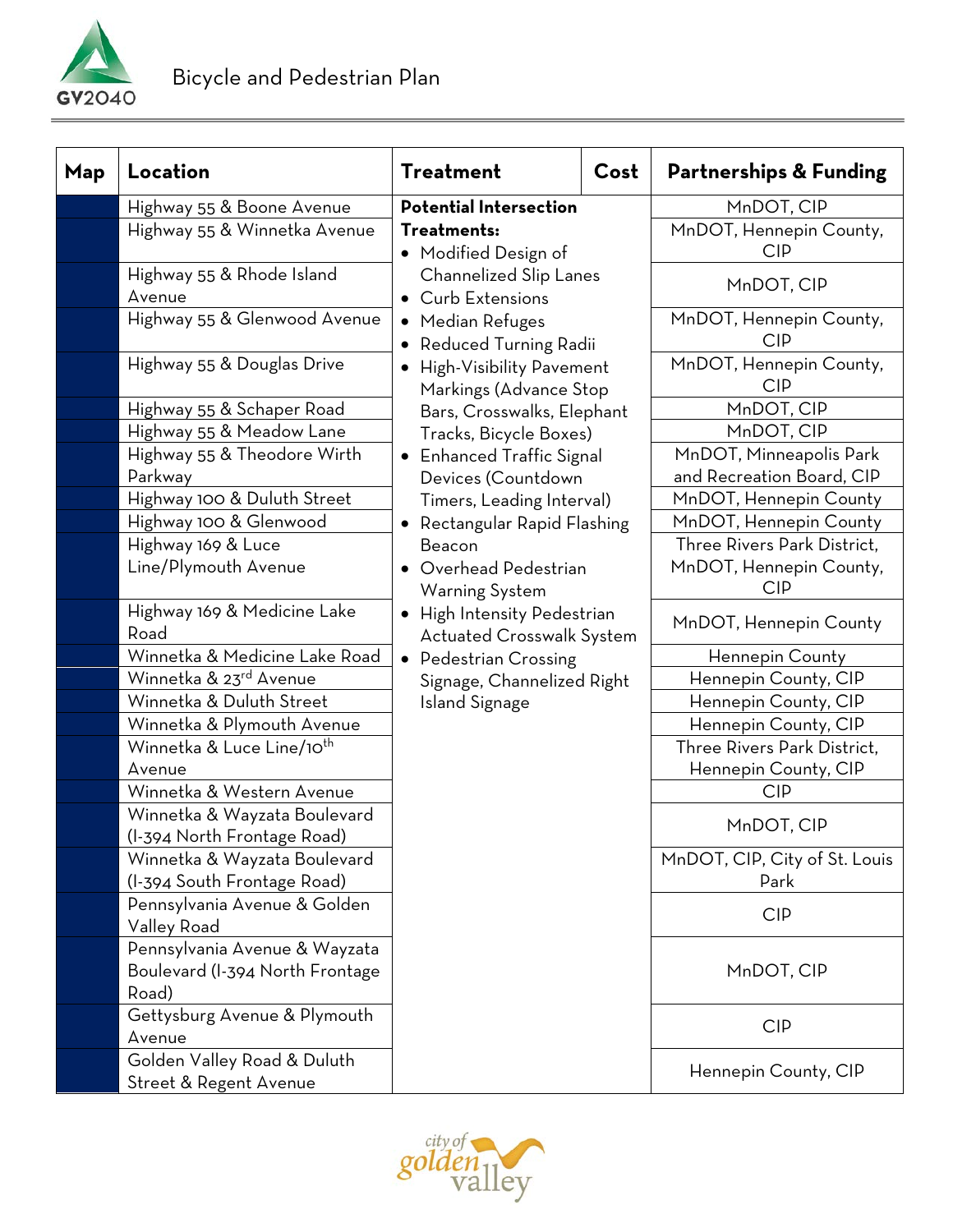

| Map | Location                                     | <b>Treatment</b> | Cost | <b>Partnerships &amp; Funding</b>                                               |
|-----|----------------------------------------------|------------------|------|---------------------------------------------------------------------------------|
|     | Golden Valley Road & Noble<br>Avenue         |                  |      | Hennepin County, CIP                                                            |
|     | Noble Avenue & Culver Road                   |                  |      | Hennepin County, CIP                                                            |
|     | Golden Valley Road & Hidden<br>Lakes Parkway |                  |      | Hennepin County, CIP                                                            |
|     | Glenwood Avenue & Natchez<br>Avenue          |                  |      | Hennepin County, CIP                                                            |
|     | Glenwood Avenue & Meadow<br>Lane             |                  |      | Hennepin County, CIP                                                            |
|     | Glenwood Avenue & Theodore<br>Wirth Parkway  |                  |      | Hennepin County,<br>Minneapolis Park and<br>Recreation Board, CIP               |
|     | Xenia Avenue & I-394                         |                  |      | MnDOT, Metropolitan<br>Council, Hennepin County,<br>City of St. Louis Park, CIP |
|     | Glenwood Avenue & Xenia<br>Avenue            |                  |      | Hennepin County, CIP                                                            |

## **Funding Sources Summary**

| <b>Funding Source</b>             | <b>Description</b>                                                                                                                                                                                                                 | Opportunities                                                                                                                                                                                             |
|-----------------------------------|------------------------------------------------------------------------------------------------------------------------------------------------------------------------------------------------------------------------------------|-----------------------------------------------------------------------------------------------------------------------------------------------------------------------------------------------------------|
| Capital Improvement<br>Plan (CIP) | The Golden Valley CIP is used to guide capital<br>investments within the community. It is<br>updated annually to reflect the changing<br>needs in the transportation network.                                                      | Improvements to streets<br>owned by City of Golden<br>Valley                                                                                                                                              |
| Municipal State Aid               | Funds are allocated to the City from the State<br>of Minnesota for improvements to streets<br>identified as Municipal State Aid streets,<br>which are typically collector roadways that are<br>owned by the City of Golden Valley. | Improvements to streets<br>owned by City of Golden<br>Valley and identified as<br>Municipal State Aid streets.                                                                                            |
| Tax Increment<br>Financing (TIF)  | Improvements may be made using anticipated<br>tax revenue from a redevelopment project. A<br>TIF district must be formally established and<br>improvements must be identified in TIF plan.                                         | Improvements to streets within<br>an established TIF district.                                                                                                                                            |
| Metropolitan Council              | Programs Include:<br>Regional Solicitation for Federal Funding<br><b>Transportation Alternatives Program</b><br>Livable Communities Demonstration<br>Account<br><b>Transit Oriented Development Grants</b>                         | Improvements that are eligible<br>for funding, which are typically<br>identified as regional<br>investments or located near<br>transitways, employment<br>centers, or affordable housing<br>developments. |